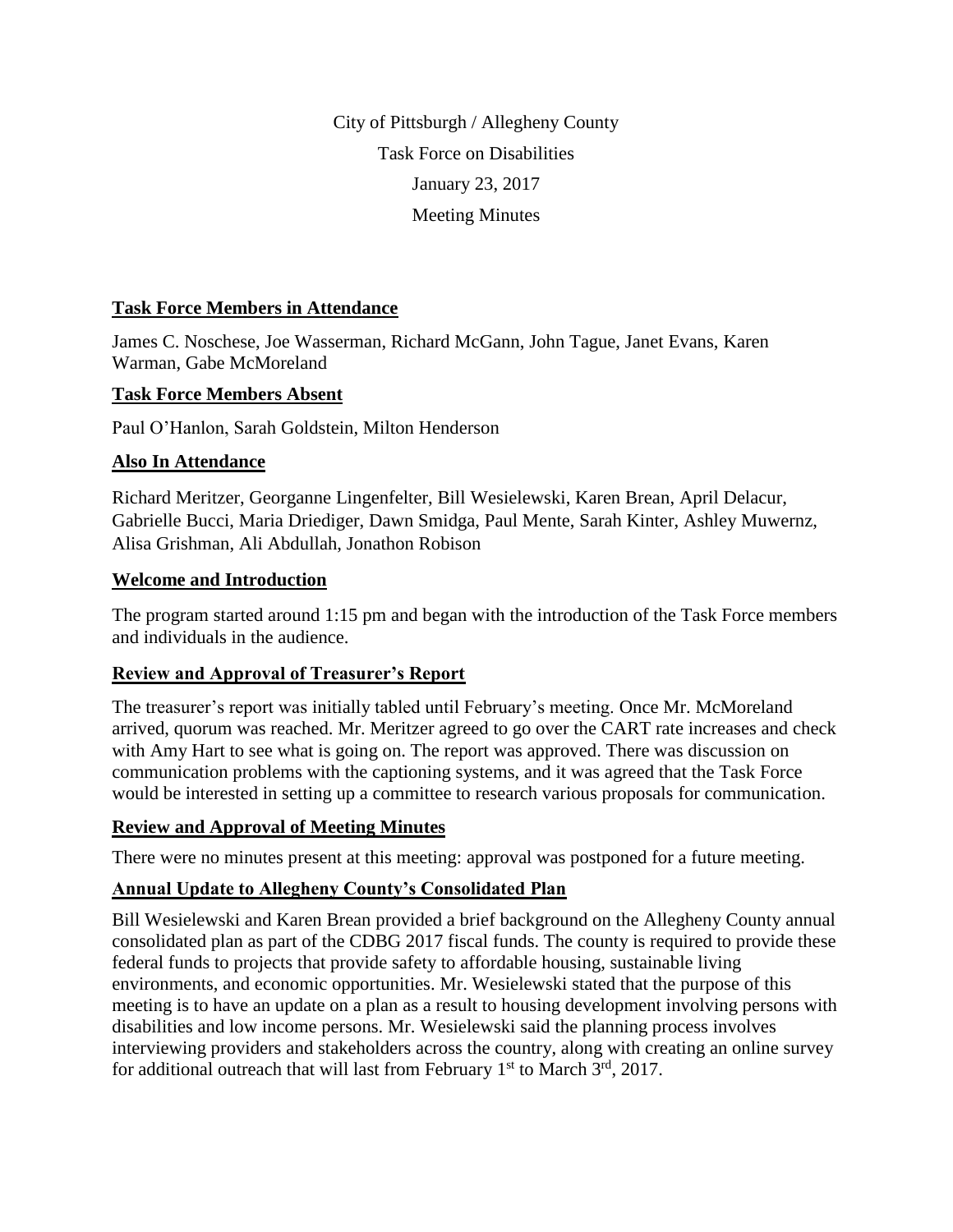The public hearing on the plan is set for March 15, 2017 in county offices. The community input and information garnered from those hearings will be incorporated in a draft document for the county's review. Around April  $5<sup>th</sup>$ , the county is required to put that document on public display for a period of 30 days. May  $3<sup>rd</sup>$  will require a second public hearing, and the county will then submit the plan to close. Come July  $1<sup>st</sup>$ , it'll be approved by HUD in the county's federal fiscal program.

Mr. Tague asked whether the plan recommendations made by the public last year were incorporated in the documents and carried out. Mr. Wesielewski responded that all comments made are incorporated and provided to the County for review. The comments also go into the document itself in an appendix under "Public Participation." Ms. Brean affirmed that detailed notes were submitted and that the County strives for full participation.

Mr. Noschese asserted that economic development is the most important issue to focus on, particularly in conjunction with housing and community developments. He emphasized jobs as an important area in the disability community. Mr. Wesielewski agreed and noted that this would be a good opportunity to draw focus to those issues and needs.

Ms. Evans asked whether Kane Regional Centers would be included in the annual plan, noting that these facilities seemed to be unaware of Regional Asset District funds. Mr. Wesielewski confirmed that Kane Regional Centers would be included. Ms. Brean clarified that Ms. Evans was talking about perhaps being able to use some of those RAD funds to allow people at these facilities to enjoy cultural events.

Ms. Warman asked if the previous mentions about housing included those with disabilities in homes. Mr. Wesielewski confirmed and said that both the CDBG Community Development Program and the Home Investment Partnerships program are allowed to do home repairs including accessible improvements and new construction of affordable rental housing. He stated that the funds could be spent anywhere in Allegheny County and also clarified that on the rental side, the Housing Authority and Section 8 landlords have the ability to provide accessibility improvements.

Ms. Kinter, Assistant Director the City of Pittsburgh Commission on Human Relations, noted that while the City and County have their individual CDBG funds, both of them have the obligation to further fair housing. She stressed the importance of information sharing about the funds so that the money has more impact. She noted that CDBG funding typically goes to developers, but suggested that the County and other jurisdictions provide funding in the form of grants directly to homeowners for retrofitting housing for more accessibility.

Mr. Noschese redirected the conversation to job opportunities, and proposed that training and communication about available jobs would be beneficial. Ms. Brean suggested an insurance concierge of sorts – someone guide people through this job process.

Mr. Tague asked what other input is helpful, bringing up the accessibility issue with curb cuts and curb ramps which are impacted by CDBG funding as an example. Ms. Brean explained that there are other methods to gather input and information (such as online surveys), and asked what other methods would be best. She stressed that the upcoming hearings would be accessible upon request. Mr. Wesielewski reminded everyone that the document will be on public display for review and comment.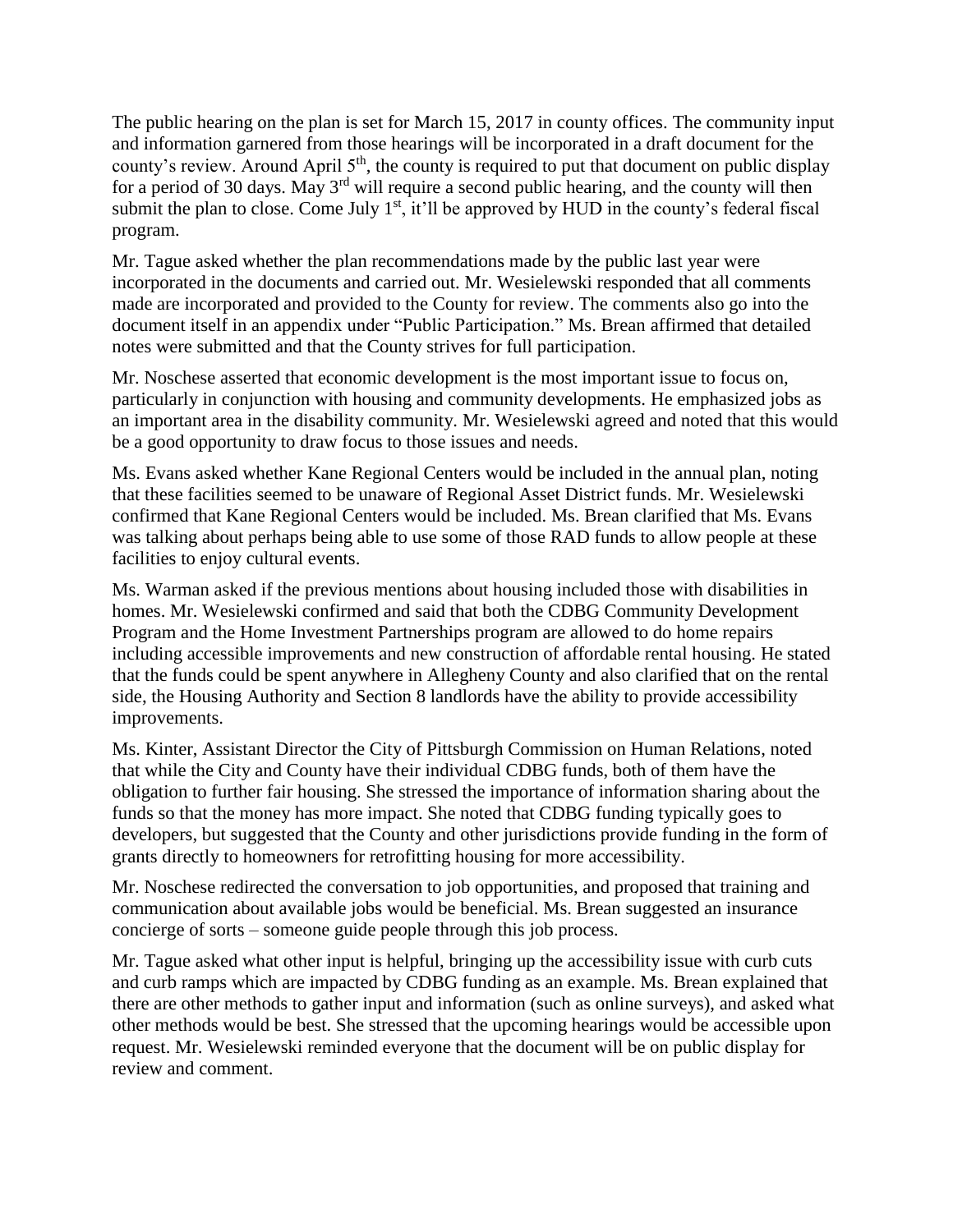Mr. Wasserman asked whether that website would be accessible to screen readers, and it was confirmed that it would be. The possibility of telephone surveys was mentioned as an option. Ms. Evans suggested spreading awareness about the hearings by appearing on local news and talk shows.

# **Nominating Committee Report**

Mr. Tague presented the Nominating Committee report. There are four members on this committee: Karen Warman, Jeff Parker, Aurelia Carter, and himself. He stated that a total of 13 resumes and applications were received for the open position and three individuals will be interviewed. Those interviews will take place in February. Once the interviews are complete, a recommendation will be made by the Nominating Committee to the County Executive. The intention is to bring that nominee to the March meeting.

## **Representatives for the Complete Streets Advisory Committee**

Mr. Meritzer reminded the Task Force that this committee will be meeting once or twice a year to review what is happening with the Complete Streets policies. The Task Force's aim is to appoint somebody from the Task Force onto the Advisory Committee. Mr. Tague asked whether this matter could be tabled, as there were only 6 members present at this meeting and Mr. O'Hanlon was also absent. He intends to email Mr. O'Hanlon to establish a speedier process for this appointment.

Mr. Noschese asked who the representative from the Task Force would be. Mr. Meritzer responded that he is unsure – the matter was presented at the last meeting and ended with the base decision to select somebody.

Mr. McGann asked Mr. Meritzer what the Task Force representative's responsibilities would be. Mr. Meritzer replied that there are supposed to be two individuals and citizens who are not from the Task Force, and they can be people with disabilities. They will review how policies around Complete Streets are developing and how well they are being enforced. It is crucial that this person be interested in Transportation as a broader issue. Mrs. Grishman suggested that the Task Force at least temporarily assign a person for this role. Mr. Tague agreed, and stated that he would be willing to temporarily accept that position as a placeholder.

## **Vox Pop**

Mrs. Grishman invited everyone to the 2017 Pittsburgh Resistance Inaugural Ball held by the  $14<sup>th</sup>$  Ward Democratic Club. The event is Sunday the  $29<sup>th</sup>$ , it goes from 1pm-4pm, and she will provide more details as they come.

Mrs. Grishman alerted everyone of a dinner and discussion night with AccessMob regarding the intersections of disabilities, civil rights, and feminism. The event is Tuesday, 2/7 at 5pm at Smallman Galley in the Strip District. She confirmed that there is an accessible side entrance and also noted that people would have to bring their own interpreter.

Mrs. Grishman announced an Affordable Care Act Phone Bank on Monday, 1/30 from 5pm-9:30pm at the Panera Bread on the Boulevard of the Allies. People will be calling legislators to discuss the unique healthcare needs of the disability communities. There will also be letterwriting and a Videographer from the I Will Die campaign to collect testimonies.